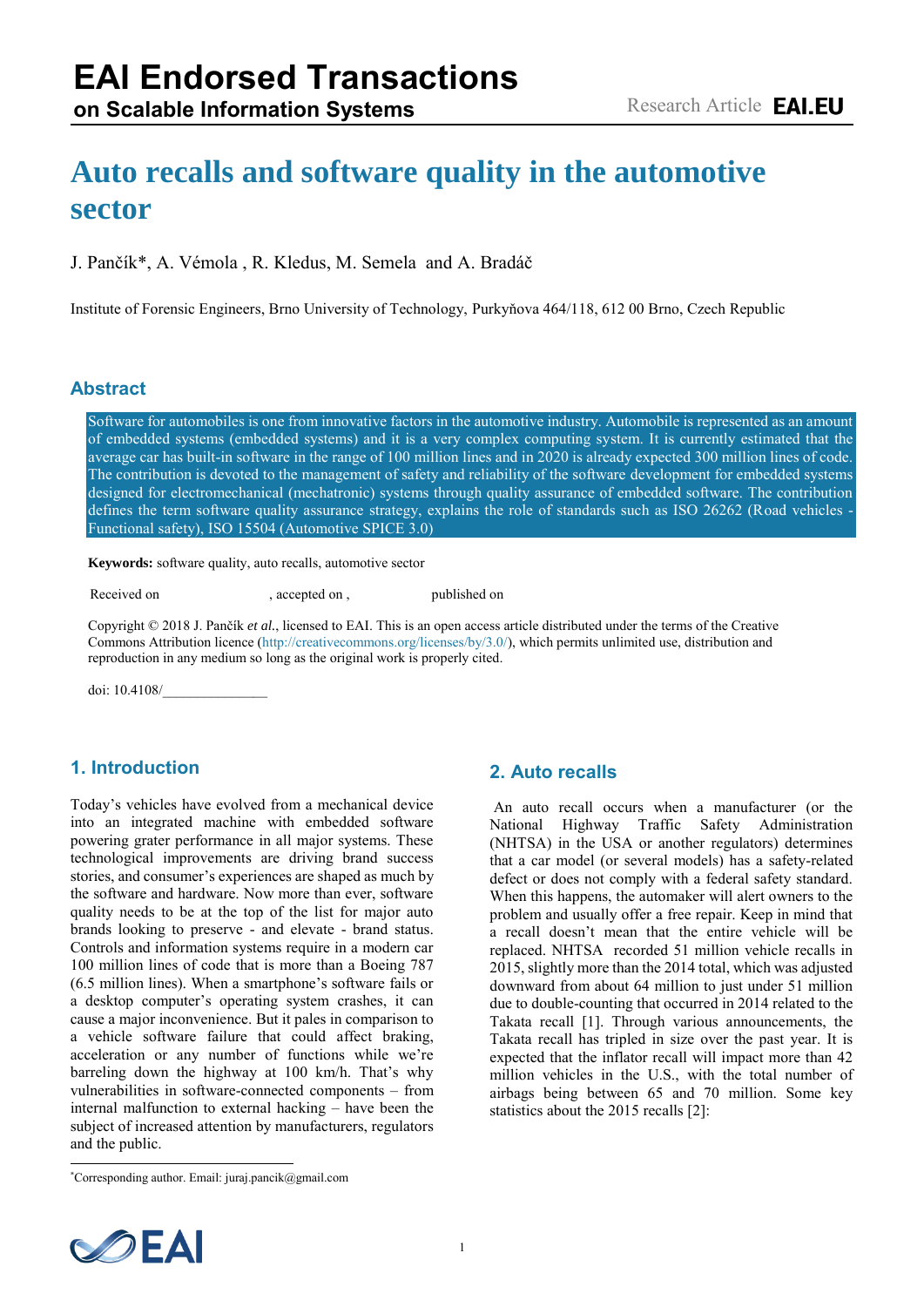- There were almost 900 separate recall actions, nearly 100 more than the previous year.
- Takata air bag inflators were linked to approximately 42 percent of recalled vehicles in 2015 (more than 6.2 million) [1].
- The largest non-Takata recall of 2015 was issued by Toyota, related to a power window electrical switch that could short-circuit and potentially catch fire. It affected more than 1.8 million units.

The Figure 1 shows overall recall trends and unique campaigns and units affected by decade

Last year's most publicized story about an automobile defect was when the Environmental Protection Agency (EPA) cited Volkswagen for bypassing the emissions control system in almost 500,000 vehicles sold in the U.S. (and many more globally) [3]. The EPA issued a notice of violation to the automaker, letting it know that the vehicles were discharging more pollutants than legally acceptable [4]. Indications are that this could be the most expensive recall ever, topping out at \$14.7 billion USD [5]. The completion of this recall will likely be much more challenging than a typical safety recall. Once Volkswagen figures out how to fix the issue in accordance with EPA standards, it will then need to entice people to return to dealerships for the repair. However, owners might resist the fix, particularly if it will have a negative effect on performance and gas mileage. As a result, VW will need strong incentives and proactive outreach to bring people into dealerships.

## **3. Software recalls and technical service bulletins**

There are few recorded examples of automotive software faults in last years:

- 2014: Honda is recalling 175,356 gas-electric hybrid vehicles, including its popular Fit subcompact, over a software glitch in the engine control unit that puts the vehicle at risk of moving or speeding abruptly [6].
- 2014: Nissan told the National Highway Traffic Safety Administration that a software problem in the occupant classification system (OCS) of several models might cause airbags to not deploy in the event of a crash, prompting a 990,000 vehicle recall [7].
- 2015: Security experts identified a vulnerability that would allow a hacker to remotely control the entertainment system in a 2015 Jeep Cherokee, giving them access to various electronic control units in the vehicle. In response, FCA recalled 1.4 million vehicles equipped with 2013–2015 UConnect head unit systems [8].
- 2015: Jaguar Land Rover recalled approximately 65,000 Range Rover sport utility vehicles after discovering that a keyless entry software glitch caused some of the vehicles' doors to fly open

unexpectedly, which could distract drivers or cause a crash [9].

- 2016: Volvo Car Group recalled 59,000 cars after some owners experienced their engines stopping and restarting while they were driving. Dealerships were asked to correct the software fault, which had not led to any accidents [10]
- 2016: The tragic news of Star Trek actor Anton Yelchin, crushed to death when his Jeep Grand Cherokee rolled backward down his driveway, has prompted Fiat Chrysler to speed up its recall plans to modify electronic gearshifts on more than 1.1 million Jeep and Dodge vehicles. The recall has been linked to hundreds of reported accidents and injuries [11].
- 2016: Nissan disabled the Nissan Connect app that allowed Leaf owners to control the vehicle's climate system, after a security expert identified a vulnerability that could allow hackers to access the Leaf's temperature control and download its driving log [12].
- 2017: Tesla recalls 53,000 cars over brake issue. Tesla has issued a voluntary global recall for some of its Model S and Model X cars to fix a problem with the electronic parking brake (EPB).The electric car maker said about 2% of the 53,000 vehicles built from February to October 2016 were affected, but all of those cars are being recalled. The company added it had no reports of accidents or injuries relating to the brake issue. In US trading, Tesla shares closed down 1% at \$302.51 [13].

Recalls of software-related components have dramatically increased in the last few years. Since the end of 2012, there has been a marked increase in recall activity due to software issues. For the primary light vehicle makes and models we studied, 32 unique software-related recalls affected about 3.6 million vehicles from 2005 – 2012. However, in a much shorter time period from the end of 2012 to June 2015, there were 63 software-related recalls affecting 6.4 million more vehicles. From less than 5 percent of all recalls in 2011, software related recalls have risen to almost 15 percent in 2015. Overall, the amount of unique campaigns involving software has climbed dramatically, with nine times as many in 2015 than in 2011, as both Figure 2 and Figure 3 indicate. Over the years, more and more components rely on an automobile's internal computers instead of traditional analog systems. Such components include fuel mixture management, automatic braking, air bag sensors, and seats that detect the driver's weight and position. All have the potential to fail. Figure 4 shows trend to "subtilization" of source of software faults - the number of control units in the car is growing every year and this fact increases the probability of a software error of a specialized ECU. In 2011 only three softwarerelated components were involved in recalls. In 2015, 20 automotive components were affected by software-related recalls. NHTSA has added several automotive component categories for Early Warning Statistics (EWR) reporting,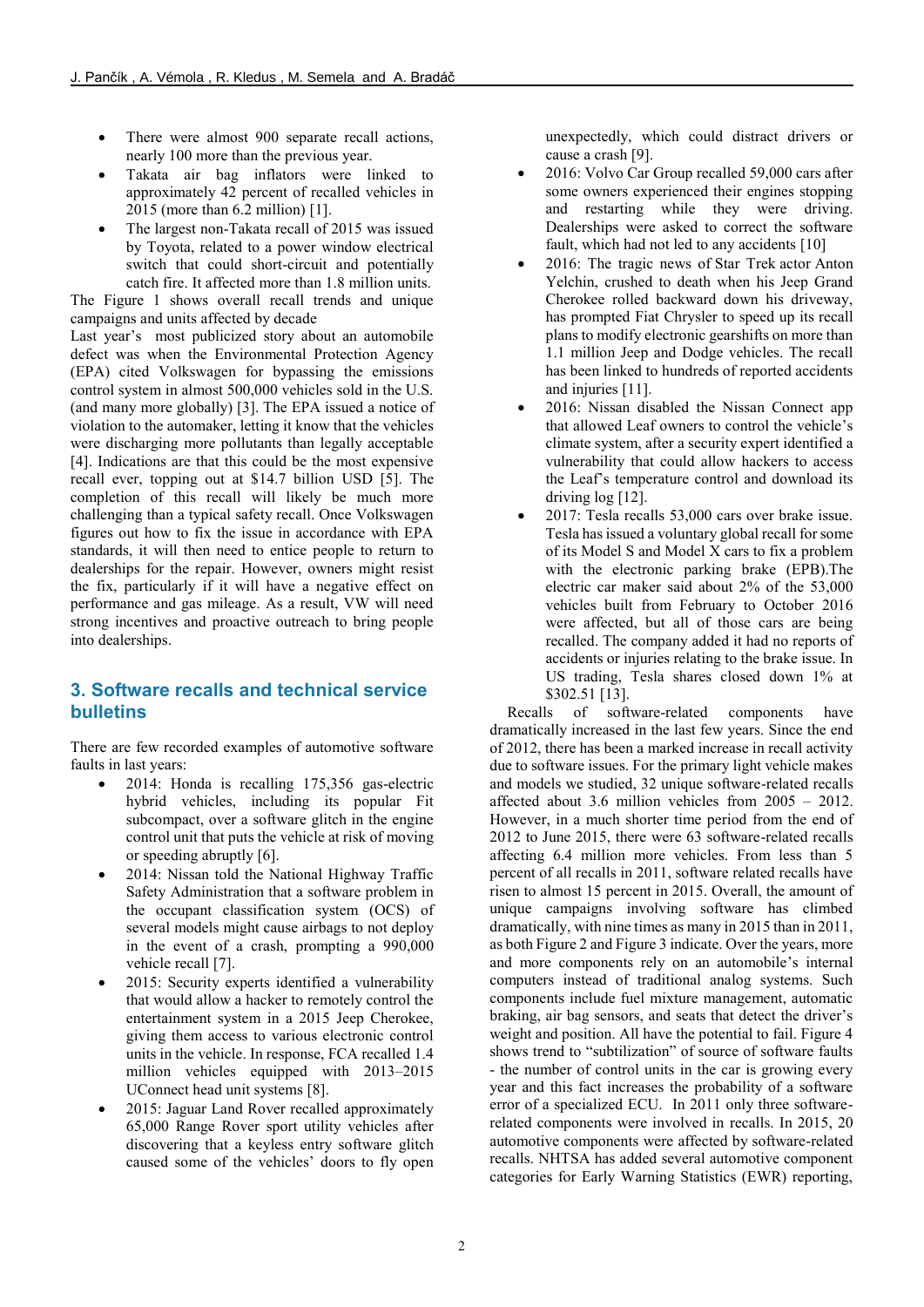including forward collision avoidance and automatic brake controls. According to the Insurance Institute for Highway Safety (IIHS), autonomous collision avoidance technology is being offered by as many as 22 OEMs as of January 2016. In 2015, three new software-related categories reported data for the first time [2]:

- Automatic Braking, listed on 21 EWR reports, resulting in 26 injuries and 1 fatality
- Electronic Stability, listed on 6 EWR reports, resulting in 7 injuries and 1 fatality
- Forward Collision Avoidance, listed in 1 EWR report, resulting in 1 injury and no fatalities

In addition to software recalls, researchers discovered an increase in software related Technical Service Bulletins (TSB), which identify issues with specific components, yet stop short of a recall. TSBs are issued when manufacturers provide recommended procedures to dealerships' service departments for fixing problematic components (120 unique TSBs in 2014 and 2015 years).

## **4. Some international standards to ensure of automotive software quality**

## 4.1 Systems development life cycle (SDLC) and V - model

The systems development life cycle (SDLC), also referred to as the application development life-cycle, is a term used in systems engineering, information systems and software engineering to describe a process for planning, creating, testing, and deploying an information system. The systems development lifecycle concept applies to a range of hardware and software configurations, as a system can be composed of hardware only, software only, or a combination of both.

The V-model is a graphical representation of a systems development lifecycle. It is used to produce rigorous development lifecycle models and project management models. The V-model falls into three broad categories, the German Das V-Modell, a general testing model and the US government standard. The V-model summarizes the main steps to be taken in conjunction with the corresponding deliverables within computerized system validation framework, or project life cycle development. It describes the activities to be performed and the results that have to be produced during product development. The left side of the "V" represents the decomposition of requirements, and creation of system specifications. The right side of the V represents integration of parts and their validation .However, Requirements need to be validated first against the higher level requirements or user needs. Furthermore, there is also something as validation of system models (e.g. FEM). This can partially be done at the left side also. To claim that validation only occurs at the right side may not be correct. The easiest way is to say that verification is always against the requirements (technical terms) and validation always against the real world or the user needs.

## 4.2 Systems and software engineering: ISO/IEC 12207

The ISO/IEC 12207 Systems and software engineering – Software life cycle processes is an international standard for software lifecycle processes [14]. It aims to be the standard that defines all the tasks required for developing and maintaining software. The ISO/IEC 12207 standard establishes a process of lifecycle for software, including processes and activities applied during the acquisition and configuration of the services of the system. Each Process has a set of outcomes associated with it. There are 23 Processes, 95 Activities, 325 Tasks and 224 Outcomes (the new "ISO/IEC 12207:2008 Systems and software engineering – Software life cycle processes" defines 43 system and software processes).The standard has the main objective of supplying a common structure so that the buyers, suppliers, developers, maintainers, operators, managers and technicians involved with the software development use a common language. This common language is established in the form of well-defined processes. The structure of the standard was intended to be conceived in a flexible, modular way so as to be adaptable to the necessities of whoever uses it. The standard is based on two basic principles: modularity and responsibility. Modularity means processes with minimum coupling and maximum cohesion. Responsibility means to establish a responsibility for each process, facilitating the application of the standard in projects where many people can be legally involved. The set of processes, activities and tasks can be adapted according to the software project. These processes are classified in three types: basic, for support and organizational. The support and organizational processes must exist independently of the organization and the project being executed. The basic processes are instantiated according to the situation.

## 4.3 Automotive SPICE: ISO/IEC 15504 and ISO/IEC 33001

ISO/IEC 15504 Information technology – Process assessment, also termed Software Process Improvement and Capability Determination (SPICE), is a set of technical standards documents for the computer software development process and related business management functions. It is one of the joint International Organization for Standardization (ISO) and International Electro technical Commission (IEC) standards, which was developed by the ISO and IEC joint subcommittee, ISO/IEC JTC 1/SC 7.ISO/IEC 15504 was initially derived from process lifecycle standard ISO/IEC 12207 and from maturity models like Bootstrap, Trillium and the Capability Maturity Model (CMM).ISO/IEC 15504 has been revised by: ISO/IEC 33001:2015 Information technology – Process assessment – Concepts and terminology as of March, 2015 and is no longer available at ISO.

Automotive SPICE (Software Process Improvement and Capability Determination) is a process maturity framework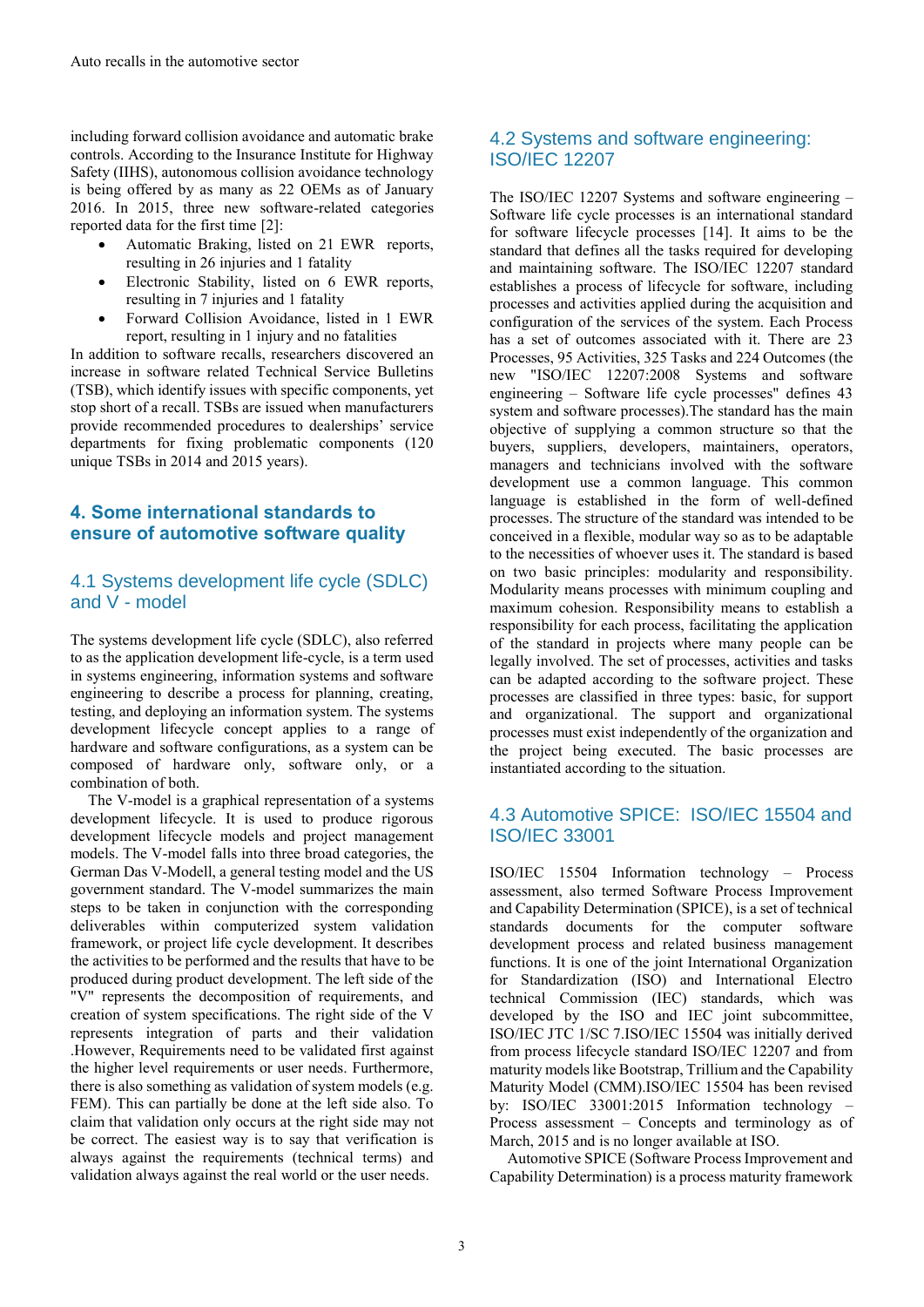(model) to assess the capability and maturity of organizational processes to develop software resp. embedded systems in the automotive industry. It is a variant of ISO 15504 tailored to the needs of the automotive industry. The framework is used by automotive OEMs and suppliers to assess the capability and maturity of their development processes for software and embedded systems. The process reference part of the model defines the central processes relevant to be inspected and to be performed in any software/embedded system development. The process assessment part of the model describes how to evaluate the capability of processes within the organization.

A maturity model is an organizational comparison tool designed to evaluate an organizations methods and processes against industry best practices; and based upon the results, provide a maturity rating (which is effectively a process and capability rating), enabling organizations to determine supplier suitability. Since 2005 when the Automotive SPICE model was published, many car manufactures have adopted ASPICE to evaluate both software and electronics suppliers. Key to the success of ASPICE is the scope of the model, accounting for domain specific models within an overall umbrella model. As we show later ASPICE maturity model is a requirement base for embedded software automotive suppliers according to the upcoming manufacturing quality management system in the automotive industry according to the IATF 16949.

## 4.4 Software engineering — Product quality: ISO/IEC 9126 and ISO/IEC 25010:2011

ISO/IEC 9126 Software engineering — Product quality was an international standard for the evaluation of software quality. It has been replaced by ISO/IEC 25010:2011. The fundamental objective of the ISO/IEC 9126 standard is to address some of the well-known human biases that can adversely affect the delivery and perception of a software development project. These biases include changing priorities after the start of a project or not having any clear definitions of "success". By clarifying, then agreeing on the project priorities and subsequently converting abstract priorities (compliance) to measurable values (output data can be validated against schema X with zero intervention), ISO/IEC 9126 tries to develop a common understanding of the project's objectives and goals. The standard is divided into four parts: quality model, external metrics, internal metrics and quality in use metrics. The quality model presented in the first part of the standard, ISO/IEC 9126-1 classifies software quality in a structured set of characteristics and sub-characteristics as follows:

• Functionality - "A set of attributes that bear on the existence of a set of functions and their specified properties. The functions are those that satisfy stated or implied needs." [Suitability, Accuracy, Interoperability, Security, Functionality compliance].

- Reliability "A set of attributes that bear on the capability of software to maintain its level of performance under stated conditions for a stated period of time." [Maturity, Fault tolerance, Recoverability, Reliability compliance].
- Usability "A set of attributes that bear on the effort needed for use, and on the individual assessment of such use, by a stated or implied set of users."[Understandability, Learnability, Operability, Attractiveness, Usability compliance].
- Efficiency "A set of attributes that bear on the relationship between the level of performance of the software and the amount of resources used, under stated conditions."[Time behavior, Resource utilization, Efficiency compliance]
- Maintainability "A set of attributes that bear on the effort needed to make specified modifications." [Analyzability, Changeability, Stability, Testability, Maintainability compliance].
- Portability "A set of attributes that bear on the ability of software to be transferred from one environment to another." [Adaptability, Install ability, Co-existence, Replace ability, Portability compliance]

## 4.5 Functional safety - road vehicles: ISO 26262 and IEC 61508

Functional safety features form an integral part of each automotive product development phase, ranging from the specification, to design, implementation, integration, verification, validation, and production release. The standard ISO 26262 is an adaptation of the Functional Safety standard IEC 61508 for Automotive Electric/Electronic Systems. ISO 26262 defines functional safety for automotive equipment applicable throughout the lifecycle of all automotive electronic and electrical safetyrelated systems. The first edition, published on 11 November 2011, is intended to be applied to electrical and/or electronic systems installed in "series production passenger cars" with a maximum gross weight of 3500 kg. Draft of new edition of this standard was published at end 2016. It aims to address possible hazards caused by the malfunctioning behaviour of electronic and electrical systems. Although entitled "Road vehicles – Functional safety" the standard relates to the functional safety of Electrical and Electronic systems, not to that of systems as a whole or of their mechanical subsystems. Like its parent standard, IEC 61508, ISO 26262 is a risk-based safety standard, where the risk of hazardous operational situations is qualitatively assessed and safety measures are defined to avoid or control systematic failures and to detect or control random hardware failures, or mitigate their effects. Goals of ISO 26262:

 Provides an automotive safety lifecycle (management, development, production,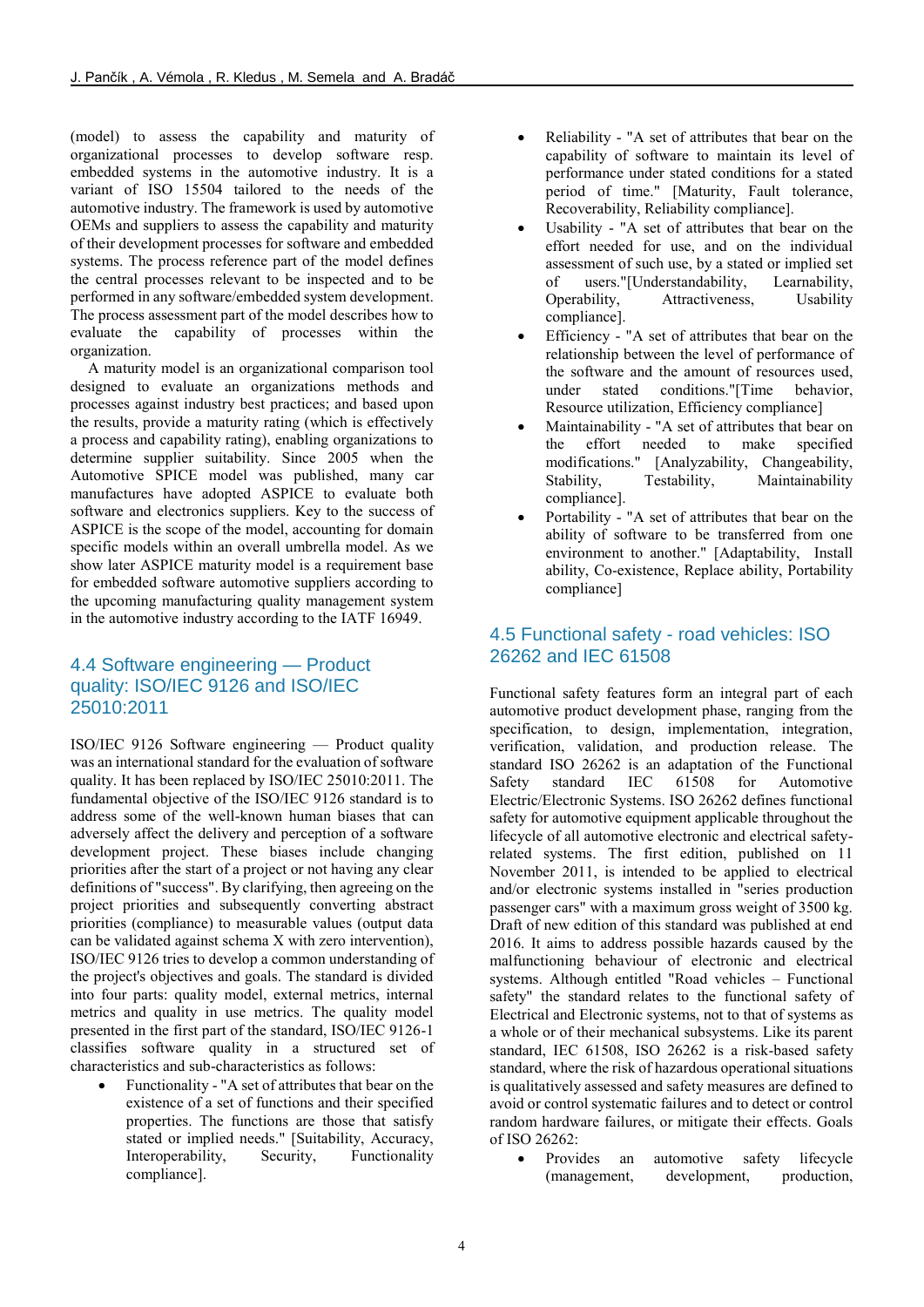operation, service, decommissioning) and supports tailoring the necessary activities during these lifecycle phases.

- Covers functional safety aspects of the entire development process (including such activities as requirements specification, design, implementation, integration, verification, validation, and configuration).
- Provides an automotive-specific risk-based approach for determining risk classes (Automotive Safety Integrity Levels, ASILs).
- Uses ASILs for specifying the item's necessary safety requirements for achieving an acceptable residual risk.
- Provides requirements for validation and confirmation measures to ensure a sufficient and acceptable level of safety is being achieved.

ISO 26262 is an extension of IEC 61508 Functional safety of electrical/electronic/programmable electronic safety-related systems. IEC 61508 defines Safety Integrity Levels (SILs). ISO 26262 defines ASILs. It might seem that ASILs are like SILs and that anyone familiar with building a safety case for a system requiring certification to an IEC 61508 SIL should be able to transfer those methods to an ISO 26262 project. .ASIL's are three dimensional, involving three variables: severity, probability of exposure, and controllability. ISO 26262-3, section 7 "Hazard analysis and risk assessment" provides tables that break these three variables down into classes. Probability of exposure has five classes: "Incredible" to "High probability" (E0-E4). Severity has four classes: "No injuries" to "Life-threatening injuries (survival uncertain), fatal injuries" (S0-S3). Controllability, which means controllability by the driver, not by the vehicle electronic systems, has four classes: "Controllable in general" to "Difficult to control or uncontrollable." [15]

## 4.6 Manufacturing quality management system in the automotive industry: ISO/TS 16949 and IATF 16949

The ISO/TS16949 is an ISO technical specification aimed at the development of a quality management system that provides for continual improvement, emphasizing defect prevention and the reduction of variation and waste in the automotive industry supply chain. It is based on the ISO 9001 standard and the first edition was published in June 1999 as ISO/TS 16949:1999. It was prepared by the International Automotive Task Force (IATF) and the "Technical Committee" of ISO. It harmonizes the countryspecific regulations of quality Management systems. About 30 percent of the more than 100 existing automobile manufacturers affiliate the requirements of the norm but especially the large Asian manufacturers have differentiated, own requirements for the quality management systems of their corporate group and their

suppliers. TS16949 applies to the design/development, production and, when relevant, installation and servicing of automotive related products. The requirements are intended to be applied throughout the supply chain. For the first time vehicle assembly plants will be encouraged to seek ISO/TS16949 certification.

On October 3rd, 2016 IATF 16949:2016 was published by the IATF and supersedes and replaces the current ISO/TS 16949, defining the requirements of a quality management system for organizations in the automotive industry. Deadline for transition from ISO/TS 16949 becomes IATF 16949 is 14 September 2018. In addition to ISO 9001:2015, besides another requirements the new requirements is expected for products with embedded software. This new clause adds requirements for organization-responsible embedded software development and software development capability self-assessments. Organizations must use a process for quality assurance of products with internally developed embedded software, and have an appropriate assessment methodology to assess their software development process. The software development process must also be included within the scope of the internal audit program; the internal auditor should be able to understand and assess the effectiveness of the software development assessment methodology chosen by the organization like in previous text mentioned Automotive SPICE.

# **5 Conclusions**

As resume of this contribution we should emphasis next ideas:

- Today's automotive software is very complex and huge (100 million lines of code). The human's safety and life depends at the quality of the automotive software. Each automotive software should be conform to functional safety standard for road vehicles ISO 26262. Internal and external assessors are performing estimation component's functional safety for each automotive components with embedded software.
- By automotive software faults generated car's recalls growth every year (total number of recall units and unique campaigns). Their relative ratio at this moment is about 15% and its trend is to be higher. Automotive software errors and subsequent car's recalls cause serious financial and moral losses.
- The developing of automotive components including automotive software is performed in regulated environments. One side of this regulation environment is represented by state regulator (National Highway Traffic Safety Administration (NHTSA) in the USA), next side is represented by automotive OEM (Original Manufacturing Component) component's suppliers (contractors) together with theirs clients – the automakers companies. Each supplier of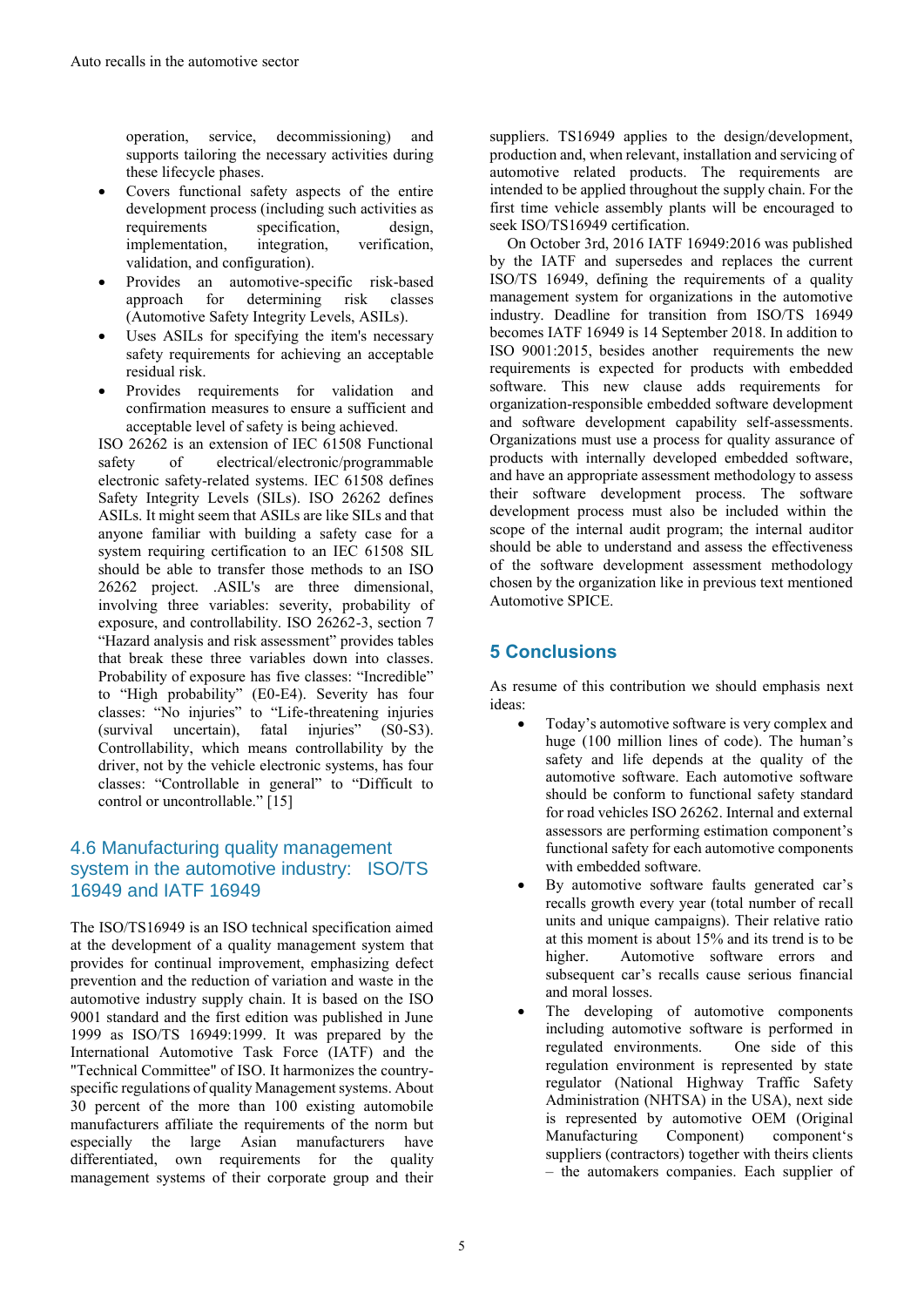automotive software should performed its software developing processes with conformance with automaker required software developing process capability level (according to the Automotive SPICE, standard ISO/IEC 33001). Internal and external assessors are performing estimation process capability level for each automotive components with embedded software.

 The development of automotive software is performed under control and supervision many industrials standards. The automotive embedded software is also a part of latest automotive manufacturing and supply chain quality standard IATF 16949. Automakers and their OEM supplier's deadline for transition to standard IATF 16949 is September 14. 2018.

## **References**

- [1] Takata Airbag Recall Everything You Need to Know. CR Consumer Reports. [Online] 6 4, 2017. [Cited: 6 27, 2017.] http://www.consumerreports.org/cro/news/2016/05/everyth ing-you-need-to-know-about-the-takata-air-bagrecall/index.htm.
- [2] STEINKAMP, N.: SRR 2016 Automotive Warranty & Recall Report. [Online] 6 27, 2017. http://www.prnewswire.com/news-releases/srr-2016 automotive-warranty--recall-report-reveals-spike-insoftware-related-recalls-explores-emerging-risks-such-ashacking-data-breaches-300256836.html.
- [3] Volkswagen Light Duty Diesel Vehicle Violations for Model Years 2009-2016. [Online] EPA, 2017. [Cited: 6 28, 2017.] https://www.epa.gov/vw.
- [4] Volkswagen Clean Air Act Civil Settlement. [Online] EPA, 2016. [Cited: 06 28, 2017.] https://www.epa.gov/enforcement/volkswagen-clean-airact-civil-settlement.
- [5] Volkswagen to Spend Up to \$14.7 Billion to Settle Allegations of Cheating Emissions Tests and Deceiving Customers on 2.0 Liter Diesel Vehicles. [Online] 6 28, 2016. [Cited: 6 28, 2017.] https://www.epa.gov/newsreleases/volkswagen-spend-147 billion-settle-allegations-cheating-emissions-tests-anddeceiving.
- [6] Software Glitch in Electronic Controls Units Springs Honda Recall. [Online] VECTOR, 7 14, 2014. [Cited: 6 28, 2017.] https://www.vectorcast.com/news/embeddedsoftware-testing-news/automotive-softwarenews/software-glitch-electronic-controls.
- [7] NISSAN: [Online] 4 11, 2014. [Cited: 6 28, 2017.] https://wwwodi.nhtsa.dot.gov/acms/cs/jaxrs/download/doc/UCM45275 5/RCDNN-14V138-1942P.pdf.
- [8] GREENBERG, A.: HACKERS REMOTELY KILL A JEEP ON THE HIGHWAY—WITH ME IN IT. [Online] 7 21, 2015. [Cited: 6 28, 2017.] https://www.wired.com/2015/07/hackers-remotely-killjeep-highway/.
- [9] Jaguar Recalls 65K Range Rovers Over Door Latch Issue. [Online] LexisNexis Company, 7 8, 2015. [Cited: 6 29, 2017.] https://www.law360.com/articles/676832/jaguarrecalls-65k-range-rovers-over-door-latch-issue.
- [10] Volvo Cars recalls 59,000 cars over software fault. [Online] REUTERS, 2 21, 2016. [Cited: 6 29, 2017.] http://uk.reuters.com/article/uk-volvocars-recallidUKKCN0VT0SY?type=companyNews.
- [11] MCCAFFEREY, B.: Functional Safety Challenges for Automotive Systems. [Online] VECTOR, 6 28, 2016. [Cited: 6 28, 2017.] https://www.vectorcast.com/blog/2016/06/functionalsafety-challenges-automotive-systems.
- [12] ENGADGET: Nissan disables its Leaf remote control app (update). [Online] Oath Inc, 2 24, 2016. [Cited: 6 29, 2017.] https://www.engadget.com/2016/02/24/nissan-leafsconnected-climate-control-has-a-security-flaw/.
- [13] BBC: Tesla recalls 53,000 cars over brake issue. [Online] BBC , 4 21, 2017. [Cited: 6 29, 2017.] http://www.bbc.com/news/business-39663382?ocid=socialflow\_twitter.
- [14] ISO/IEC 12207, Wikipedia [Online] 2017. [Cited: 11 6, 2017.] [https://en.wikipedia.org/wiki/ISO/IEC\\_12207.](https://en.wikipedia.org/wiki/ISO/IEC_12207)
- [15] LEE, P., HOBBS, Ch. "Electronic Design ." Understanding ISO 26262 ASILs. 9. 7 2013. http://electronicdesign.com/print/embedded/understandingiso-26262-asils (cit. 16. 4 2018).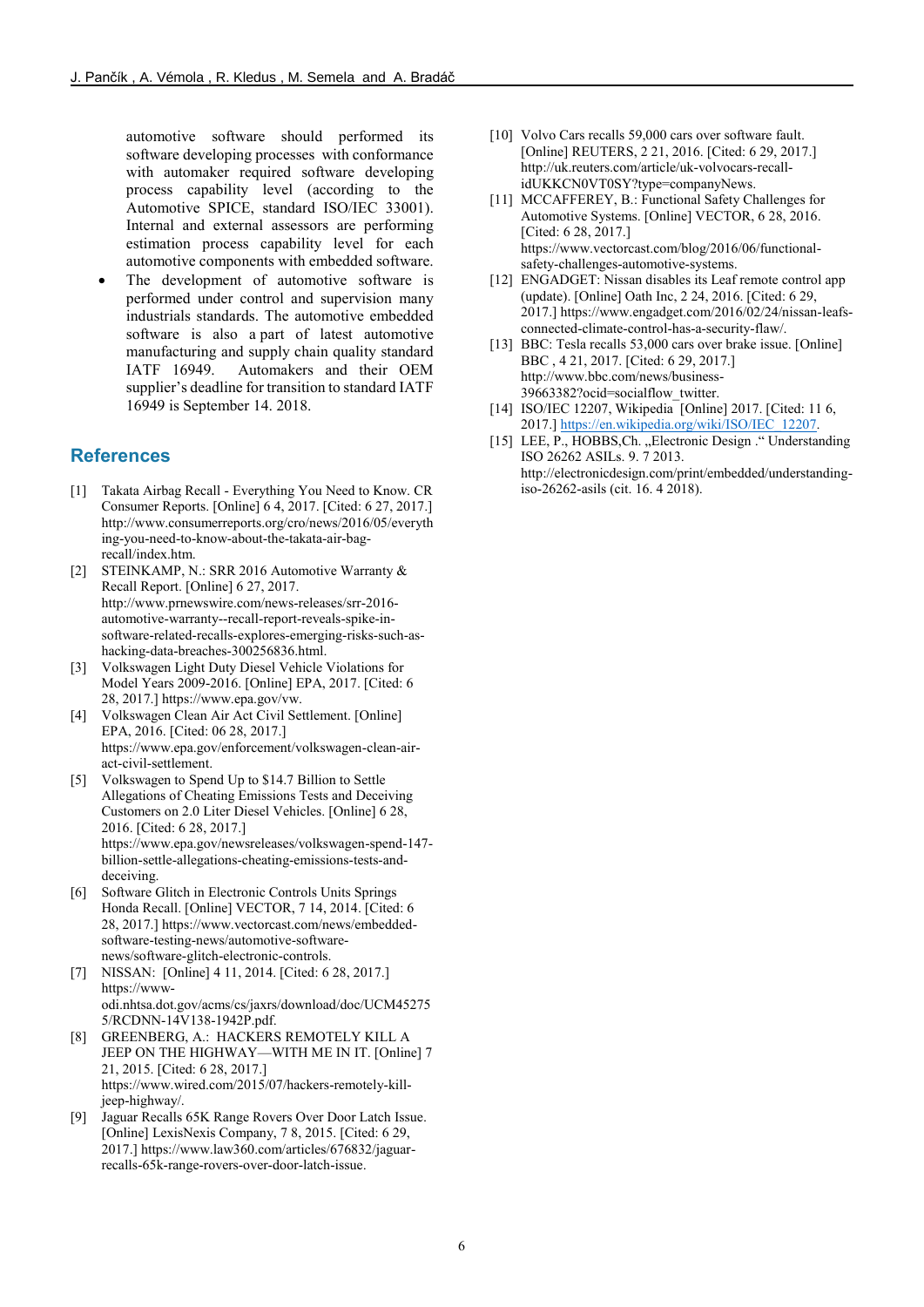

Figure 1. Overall recall trends. Unique campaigns affected by decade



Figure 2. Software recall trends. Unique campaigns affected by decade



Figure 3 Summary of software recalls by year (2006-2015) – unique campaigns